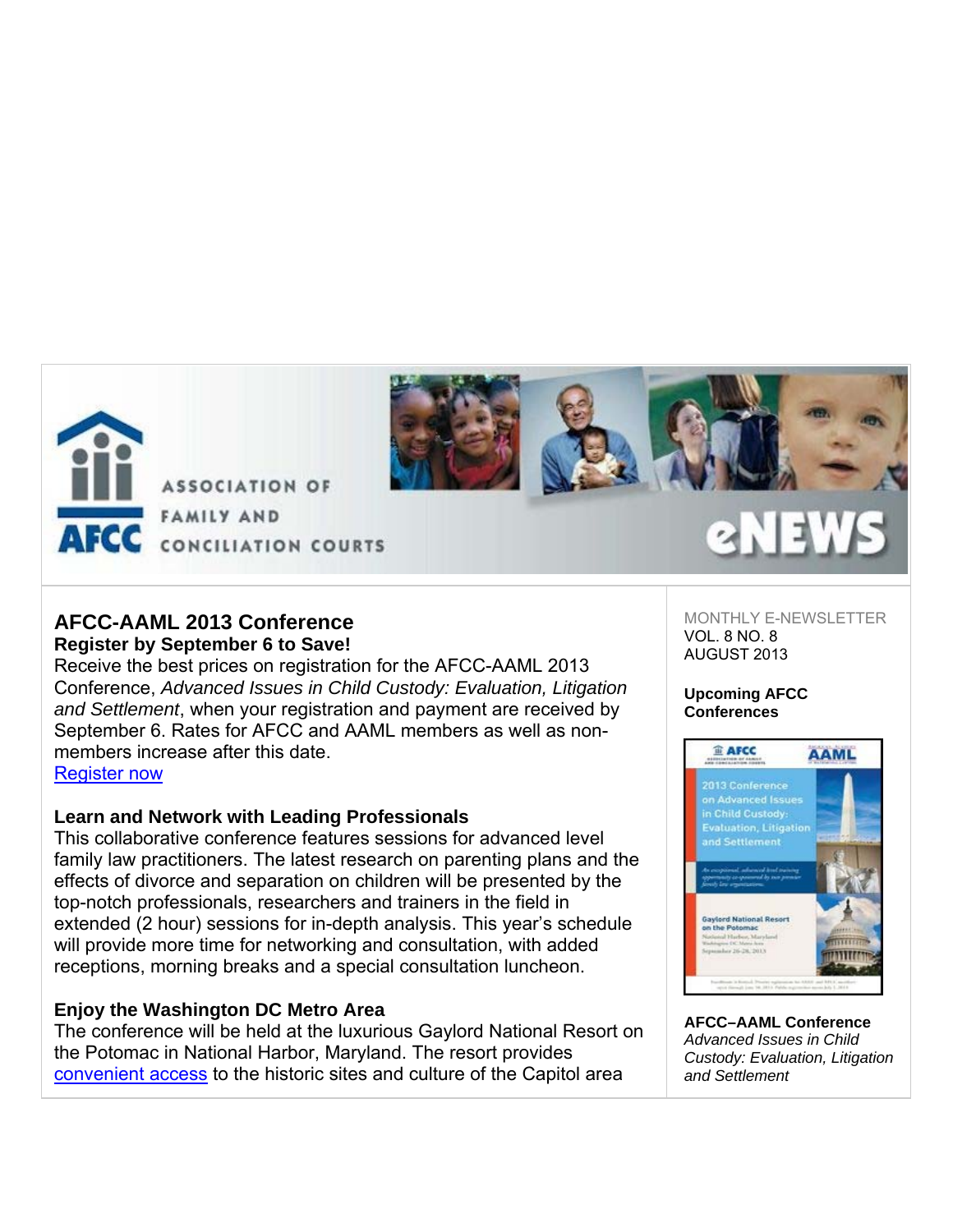and downtown DC. While you are at the resort, enjoy sweeping views of the Potomac River from the 19-story glass atrium. National Harbor offers visitors a picturesque setting for shopping, sightseeing cruises, The National Children's Museum, and outdoor activities such as sailing and kayaking.

More information

## **There's No Place Like Two Homes: The Complexities of Separation, Divorce and Co-Parenting AFCC Regional Training Conference Westin Crown Center, Kansas City, Missouri November 7-9, 2013**  More information

## **Apply for a Scholarship—Deadline September 5**

Scholarships to cover the cost of conference registration are available. Recipients will be selected by the AFCC Scholarship Committee from applications received by September 5. Scholarships include conference registration, pre-conference institute, certificate of attendance, ticket for Saturday's luncheon and access to the AFCC hospitality suite. Apply for a scholarship

## **Attend a Pre-Conference Institute**

This year's Training Conference offers you excellent opportunities to learn from leaders in the field. Take a look at the pre-conference institutes: Isolina Ricci (also the keynote speaker) will present, *Upgrading the Two-Home Tool Kit: It's More than Just Nuts and Bolts*; Loretta Frederick, Gabrielle Davis and Juan Carlos Areán will present, *Parenting in the Context of Coercive Controlling Abuse: "Toto, I've a Feeling We're Not in Kansas Anymore!"*; Rebecca Magruder and Sue Bronson will present, *Engaging People in Conversation: Getting Out of the Fight and into Meaningful Dialogue* (see July's *Ask the Experts*); and Leslie Drozd, Bill Austin, Bud Dale, and Michael Saini will present, *Gatekeeping, Alienation, and Protective Parenting: Relating Coparenting Practices to Best Interests of the Child*. See the program for session descriptions

# **Kansas City Here We Come!**

The Westin Kansas City at Crown Center is located within the Hallmark Crown Center, which features more than 85 acres of shops, restaurants and theaters. The hotel is 10 blocks from the Power and Light Entertainment District—a vibrant, new neighborhood in the heart of downtown KC, offering unique shops, restaurants and entertainment venues—and is minutes from the renowned Country Club Plaza, which

September 26–28, 2013 Gaylord National Resort National Harbor Maryland Washington, DC Metro Area More information



### **AFCC Regional Training Conference**

*There's No Place Like Two Homes: The Complexities of Separation, Divorce and Coparenting*  November 7–9, 2013 The Westin Crown Center Kansas City, Missouri More information

### **AFCC 51st Annual Conference** May 28-31, 2014

The Westin Harbour Castle Toronto, Ontario, Canada More information

# **AFCC 11th Symposium on**

**Child Custody Evaluations** November 6-8, 2014 Westin La Cantera Hill Country Resort San Antonio, Texas

#### **AFCC 52nd Annual Conference** May 27-30, 2015 Hilton New Orleans Riverside New Orleans, Louisiana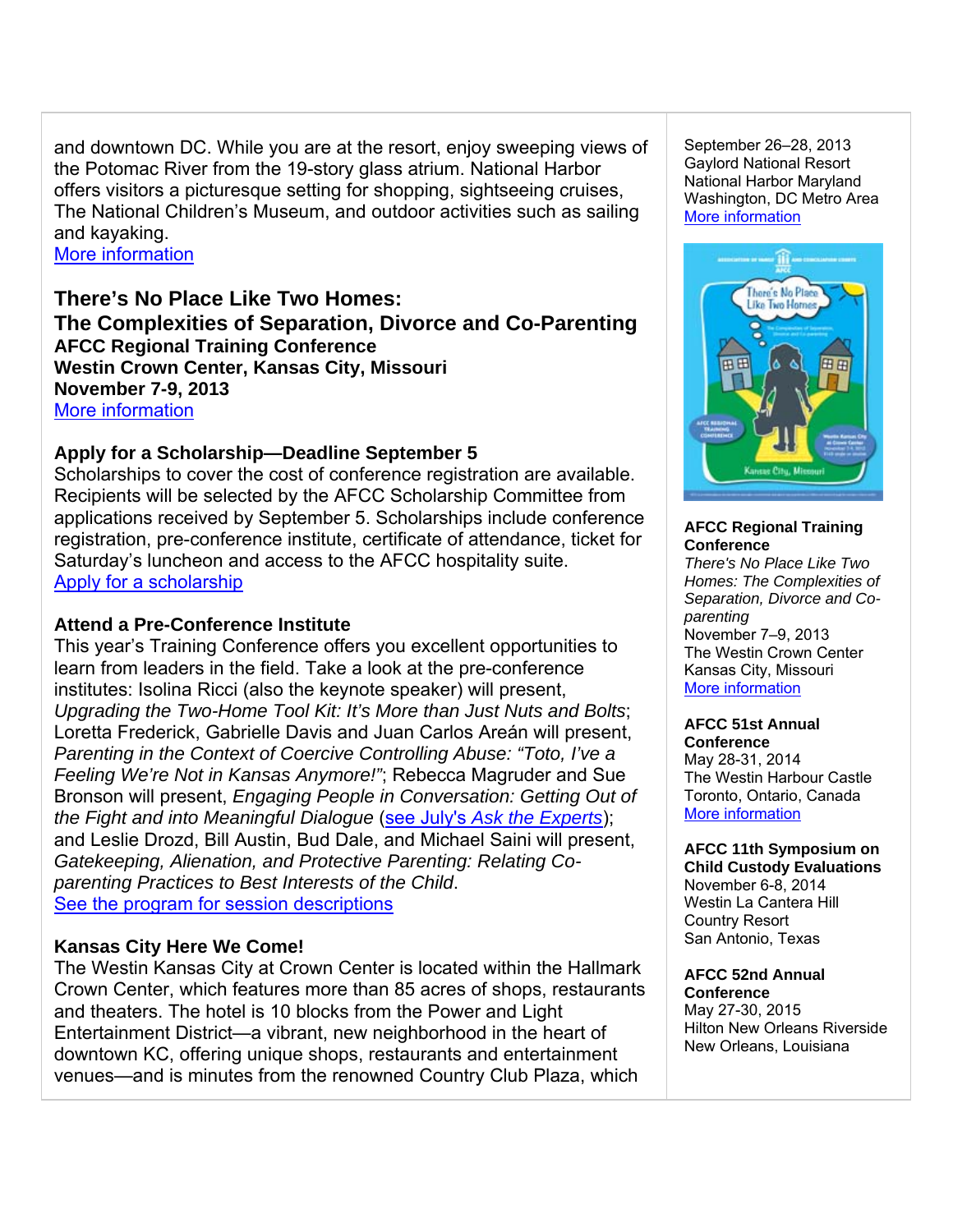offers upscale shopping and dining. Next to the hotel is Liberty Memorial, the country's only WWI Museum. The Link, a climatecontrolled glass sky bridge, leads directly to Union Station, site of prominent traveling art exhibits, the popular family-friendly interactive Science City and the Amtrak Station—not to mention fine dining and shops. Be sure to look up while you're in the Great Hall; the restored 95-foot ceiling, holds three 3,500-pound chandeliers and the six-foot wide clock in the Station's central arch. Plan your visit at www.visitkc.com.

# **Ask the Experts**

**Professional Self-Care: Ten Tips for a Quality of Life Check** *By Leslie Todd, LCSW, ACSW, Baton Rouge, Louisiana*

Most of us are responsible for accruing a number of continuing education hours in ethics. One of the topics that "ethics" should cover is self-care. After all, when are we most likely to make serious errors in judgment? When we are suffering from compassion fatigue, vicarious traumatization, or when we are in denial that we are not functioning well. This column is dedicated to helping you monitor your own quality of life. You ARE your instrument of peace-making and you are constantly barraged with the emotional toxic waste of distressed clients, and maybe a little bureaucratic dysfunction too. Add to that a few rough patches in our personal lives and there we are: somewhere between frazzled and burnt out.

Read more

## **AFCC 51st Annual Conference in Toronto**

## **Navigating the Waters of Shared Parenting: Guidance from the Harbour**

### **May 28-31, 2014**

### **The Westin Harbour Castle**

AFCC is accepting proposals for 90-minute workshops to be presented at the 51st Annual Conference. The deadline for submission is Thursday, October 3, 2013. See the Call for Proposals for a list of topic suggestions and submission guidelines. The conference program will be online at the end of December and the print version will be mailed in January 2014.

Submit a proposal

# **New Zealand Members Launch the First AFCC Network**

AFCC is pleased to announce the first AFCC Network. Congratulations New Zealand! The newly established New Zealand AFCC Network will promote AFCC's mission, vision and values in New Zealand and will

### **AFCC Regional Training Conference**

November 5-7, 2015 Hyatt Regency Columbus Columbus, Ohio

## **AFCC 53rd Annual**

**Conference** June 1-4, 2016 Sheraton Seattle Hotel Seattle, Washington

**AFCC Chapter Annual Conferences**

#### **AFCC Texas Chapter Annual Conference**

*Feed Your Brain* September 19-20, 2013 Hurst Convention Center Hurst, TX More Information

#### **AFCC New York Chapter Conference**

NY Upstate Conference— Rochester, New York September 27, 2013 RIT INN Conference Center Henrietta, New York More Information

#### **Ontario Chapter Annual Conference**

*Our Families' Faces*  October 18, 2013 Toronto Public Library Toronto, Ontario More information

#### **California Chapter Annual Conference**

*Back to the Future: Serving California's Changing Families* February 7-9, 2014 InterContinental Mark Hopkins San Francisco, CA More information

**Massachusetts Chapter Annual Conference**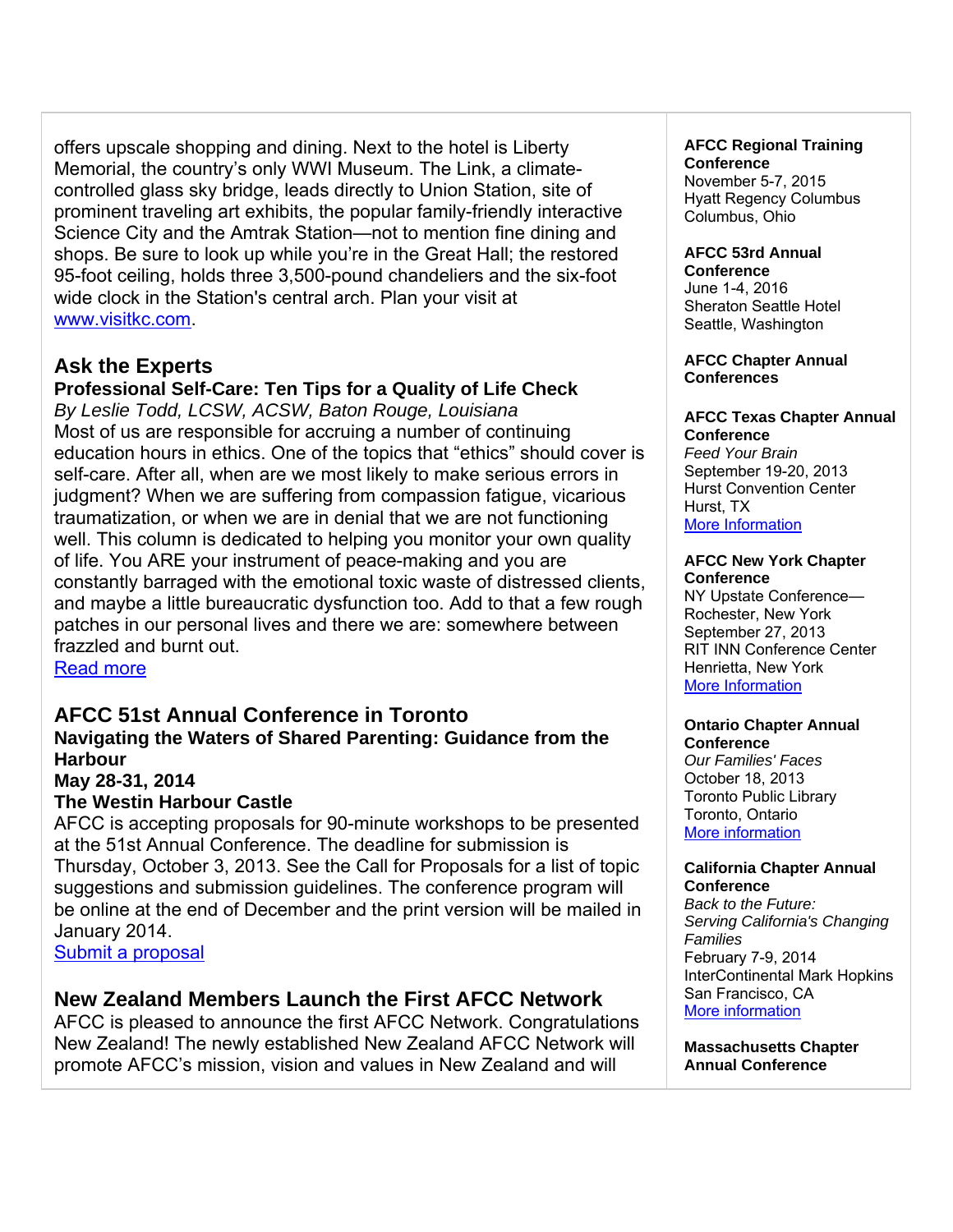further assist AFCC members located there by sharing information and providing venues for conversation. The New Zealand AFCC Network thanks Chris Medlicott, a Dunedin Family Court lawyer, for his work and dedication to getting the Network started. An email address for the Network has been created, AFCC.NZ.Network@gmail.com. Professionals interested in the New Zealand Network should send an email to connect. In order to be part of the Network, you must be a member of the AFCC parent organization. What is an AFCC Network? Read more

# **Call for Comment: IWO Form Revisions**

The Income Withholding for Support (IWO) form has been revised by the Federal Office of Child Support Enforcement. The IWO is the form that must be used by state agencies, courts, attorneys, and all others to order income withholding for child support. The Department of Health and Human Services published notice of a 60-day comment period beginning July 19, 2013, and ending September 17, 2013. The draft form and a link to the notice in the Federal Register containing instructions for submitting your comments are available here.

## **Member News**

**Lynette Berg Robe**, Studio City, California, was awarded the Matthew S. Rae, Jr., Outstanding Section Leader Award by the Los Angeles County Bar Association. Lynette is the outgoing Chair of the LACBA Family Law Section.

# **AFCC Reflections of Leadership**

AFCC had a reunion at the 50th Anniversary Conference in Los Angeles and 21 past presidents of the Association were in attendance. The video linked here was put together from excerpts of interviews with former presidents, conducted by Susan Snow, a past president herself, over the past two years. If you are new to AFCC, the video will offer background and context for the organization and its impact on members, both personally and professionally. If you have been a member for a while, enjoy the opportunity to reminisce! You will no doubt remember some of the moments discussed. We hope you will enjoy it.

Watch the video

## **News from New Zealand**

By Hon. Peter Boshier, Vice President, AFCC Board of Directors, Wellington, New Zealand AFCC Past President Bob Smith is a frequent visitor to New Zealand,

March 28, 2014 Regis College Weston, Massachusetts More information

### **Join AFCC**

Are you a member? Join or Renew AFCC offers member benefits that promote excellence in practice. View member benefits

### **AFCC Chapters**

Network and share your interdisciplinary view of family court matters on a local level. There are currently chapters in the following states and provinces:

**Australia Alberta Arizona California Colorado Connecticut Florida Illinois Indiana Louisiana Massachusetts Minnesota Missouri New Jersey New York Ontario Texas Washington Wisconsin**  Add an AFCC Chapter to your membership

**AFCC Networks**  New Zealand

### **Ask the Experts**

Is there a topic you would like to see covered by an AFCC Ask the Experts piece? Email your suggestion

**About AFCC eNEWS**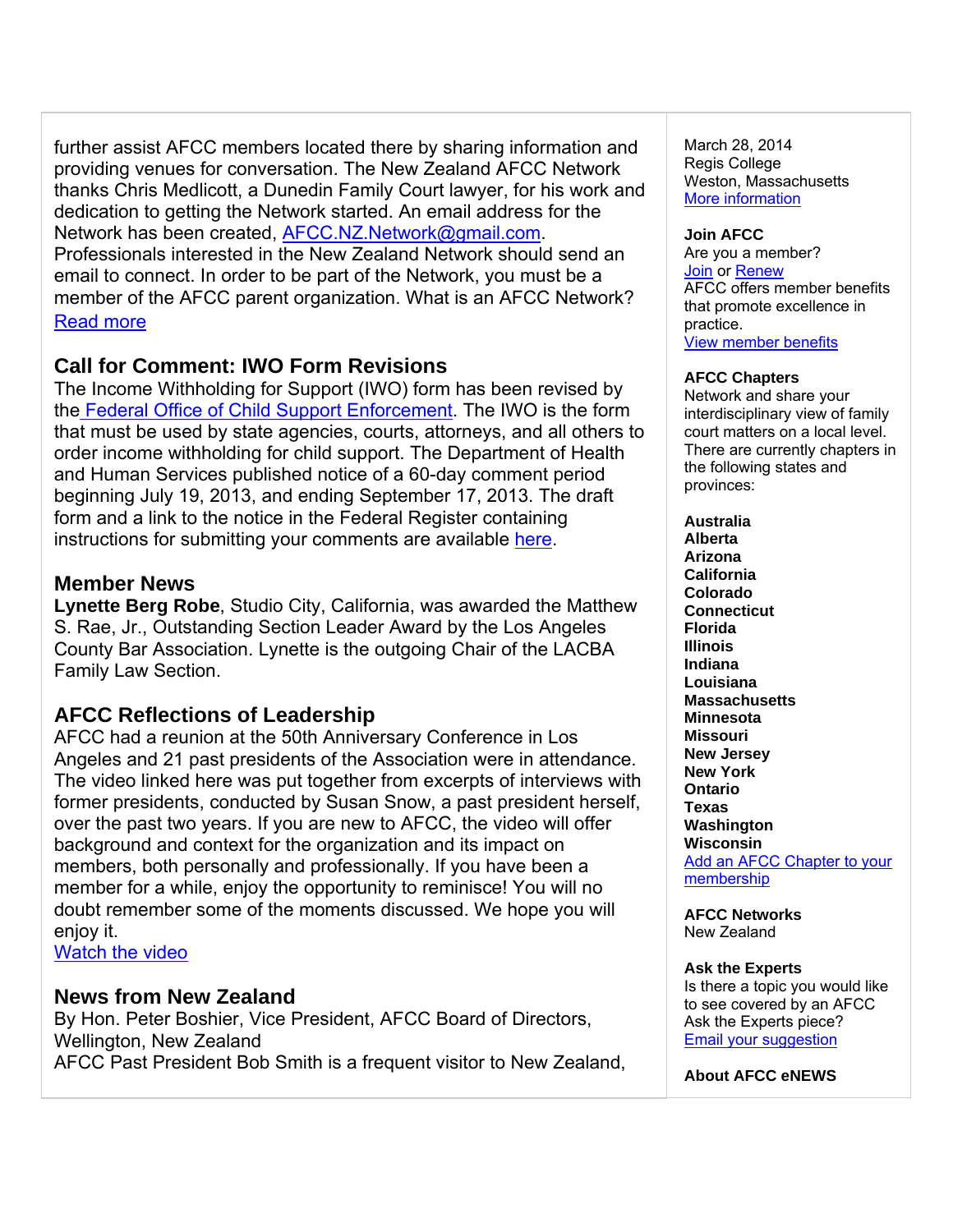particularly the South Island which he claims is one of the most beautiful places on earth. When Bob was here earlier this year he realised that the South Island was still suffering the effects of the major Christchurch earthquake, and he decided to make a poignant gesture by offering to pay for an AFCC membership to someone of our choosing. Christchurch Family Court lawyer Lynne Harrison, who was forced to move from Christchurch to Dunedin, was our choice and Bob has put it all together. What a wonderful gesture. Read more

# **AFCC Trainings Scheduled for December 2013**

AFCC, in collaboration with University of Baltimore School of Law's Sayra and Neil Meyerhoff Center for Families, Children and the Courts, is pleased to announce two new training programs. David Martindale, PhD, ABPP, will present *The Model Standards and Beyond: Custody Evaluations and Risk Management*, for custody evaluators, lawyers, judges and other professionals who are involved in custody evaluation, December 2-3. Debra Carter, PhD, will present *Transforming Family Dynamics: Fundamentals of Parenting Coordination*, for parenting coordinators, mediators, custody evaluators, lawyers, judges, therapists, parent educators and other professionals who work with high-conflict families, December 4-5. Each training program takes place over two full days and is eligible for up to 12 hours continuing education. Discounted rates are available for those attending both trainings. The full training brochure will be available at the beginning of September on the AFCC website.

# **Conference of Interest**

### **LEADR Association of Dispute Resolvers 'kon gres 2013 September 2013**

### **Wellington, Sydney, Melbourne, Adelaide and Perth**

The 2013 'kon gres will be held in five cities in Australia and New Zealand throughout the month of September. Professor Bernie Mayer, an AFCC member, author of *The Dynamics of Conflict: A Guide to Engagement and Intervention* and a specialist in conflict resolution, will lead extended workshop sessions in each city. The concurrent sessions are chosen by local planning committees and will be varied and stimulating, drawing on the expertise and experience of locally-based presenters.

More information

# **Family Law in the News**

**Bill Proposed: Job Protection for Domestic Violence Victims** *By Nannette Miranda, courtesy of ABC News*

Readers are welcome to forward this e-newsletter to interested colleagues. All opinions expressed are those of the author and do not necessarily reflect those of AFCC.

**Editor:**  Erin Sommerfeld editor@afccnet.org



**Unsubscribe**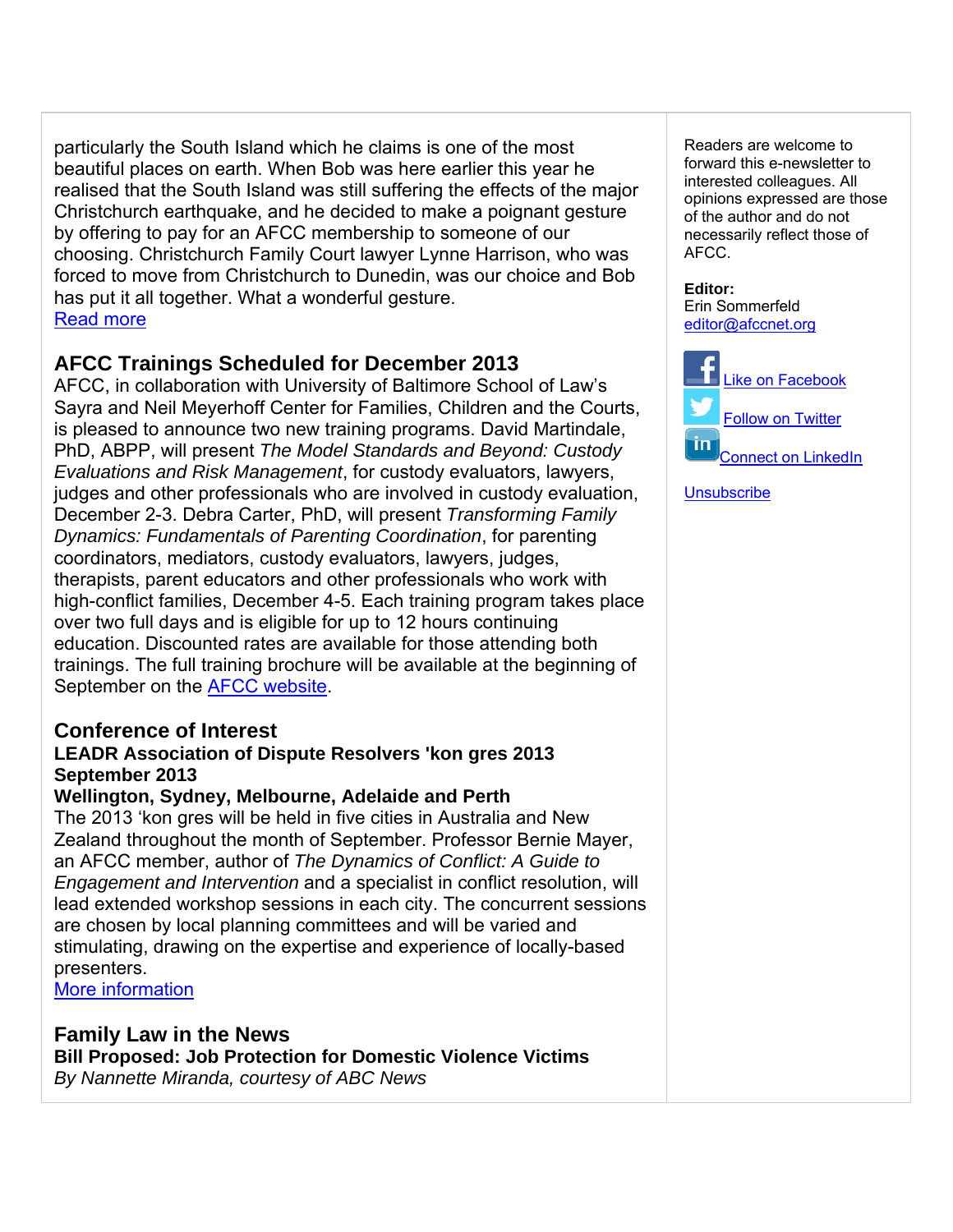There's a move in Sacramento to keep victims of domestic violence from being victimized twice. A private school near San Diego fired veteran second-grade teacher Carie Charlesworth after her ex-husband violated a restraining order by showing up at her school, where their four kids also attend. Nobody was hurt, and he was arrested, but she was fired. Her school said as a domestic violence victim, her presence there was putting others at risk.

### Read more

## **UK Teenagers Aim to Create Support Website for Children of Separating Parents**

### *By Katherine Kirk, courtesy of IAALS Online*

A group of teenagers in the United Kingdom who have been affected by separation or divorce are banding together to create a service that will help teens cope with divorce. The website will provide mentoring and support to children between the ages of twelve and sixteen who are experiencing difficulty due to changing family dynamics. And, the support and mentoring services will be provided to the teens by other young people. Given the lack of governmental funding available, the group aims to raise £50,000 through a campaign effort directed by the teenagers and supported by family judges, mediators, and lawyers. If successful, the site will launch within the next year as the first service funded entirely by teens to help their peers. Read more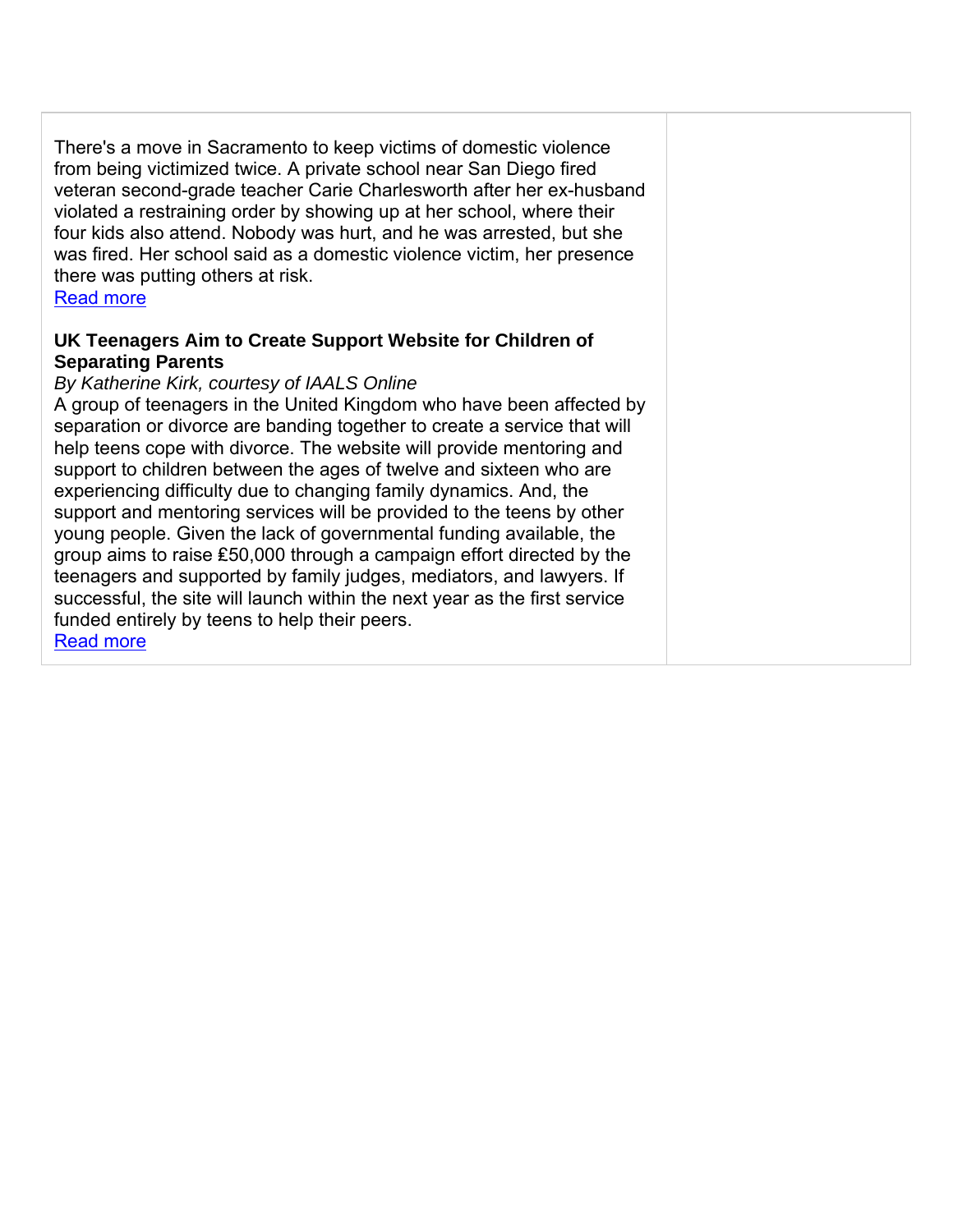



VOL. 8 NO. 8 AUGUST 2013

### **Professional Self-Care: Ten Tips for a Quality of Life Check**  *By Leslie Todd, LCSW, ACSW, Baton Rouge, Louisiana*

Most of us are responsible for accruing a number of continuing education hours in ethics. One of the topics which "ethics" should cover is self-care. After all, when are we most likely to make serious errors in judgment? When we are suffering from compassion fatigue, vicarious traumatization, or when we are in denial that we are not functioning well.

Since I also work with my husband, Alan Taylor, I know that boundary-keeping between personal and professional lives is also a challenge. Each of us tries to monitor our balancing act by occasionally asking the other, "Quality of life check?" and listening carefully to the answer. We may do this in celebration, for example when we are savoring a nice meal on the patio: "Quality of life check?" "Excellent!" or when we are working on custody evaluations on a Sunday: "Quality of life check?" "Terrible! We need to take a break and get this workload under control!"

This column is dedicated to helping you monitor your own quality of life. You ARE your instrument of peace-making and you are constantly barraged with the emotional toxic waste of distressed clients, and maybe a little bureaucratic dysfunction too. Add to that a few rough patches in our personal lives and there we are: somewhere between frazzled and burnt out. So here are ten tips for a quality of life check:

**1. Take an overall assessment of your life to establish a baseline of your strengths and deficits.** Set aside thirty minutes and go to [www.realage.com](http://www.realage.com/) to take a broad inventory of what you are doing to help and to harm your health. An even broader range of questionnaires is available on [www.sharecare.com.](http://www.sharecare.com/)

**2. Start with a good understanding of your own temperament to find a baseline for your emotional health.** If you're not well-grounded in personality types, take the Myers-Briggs Personality Type Indicator or a similar test. Although the Myers and Briggs Foundation website recommends going to a qualified professional, you can take a "quick-and-dirty" test online. Oftentimes professionals without mental health backgrounds don't understand just how differently introverts and extraverts process stress. This is also very important in managing our personal and professional relationships. Are you working "with the grain" or "against the grain" of your own personality?

**3. Exercise** demands conscientious effort in our sedentary world. Be honest with yourself about how much exercise you get. Is your exercise *regular?* Is it vigorous? There are plenty of good **smartphone apps** like MapMyWalk, NikePlus or Couchto5k to help you start walking or running and there are gadgets like Fitbit to monitor your progress. At the very least, **get up and stretch**! Your eyes and neck need a break from that computer or phone screen, and your neck and you need to get your circulation moving. Walk up and down a flight of stairs for extra points—without your phone!

**3a. But really—stretching won't cut it—you have to work out.** If that made you yawn, **get a coach or a trainer.** You can cut the hourly rate in half by sharing with a friend. I've worked out with my coach for five years because I'm inherently lazy and I consider this health insurance. Now I'm in better shape than your average fifty-year old—which is good, because I'm sixty.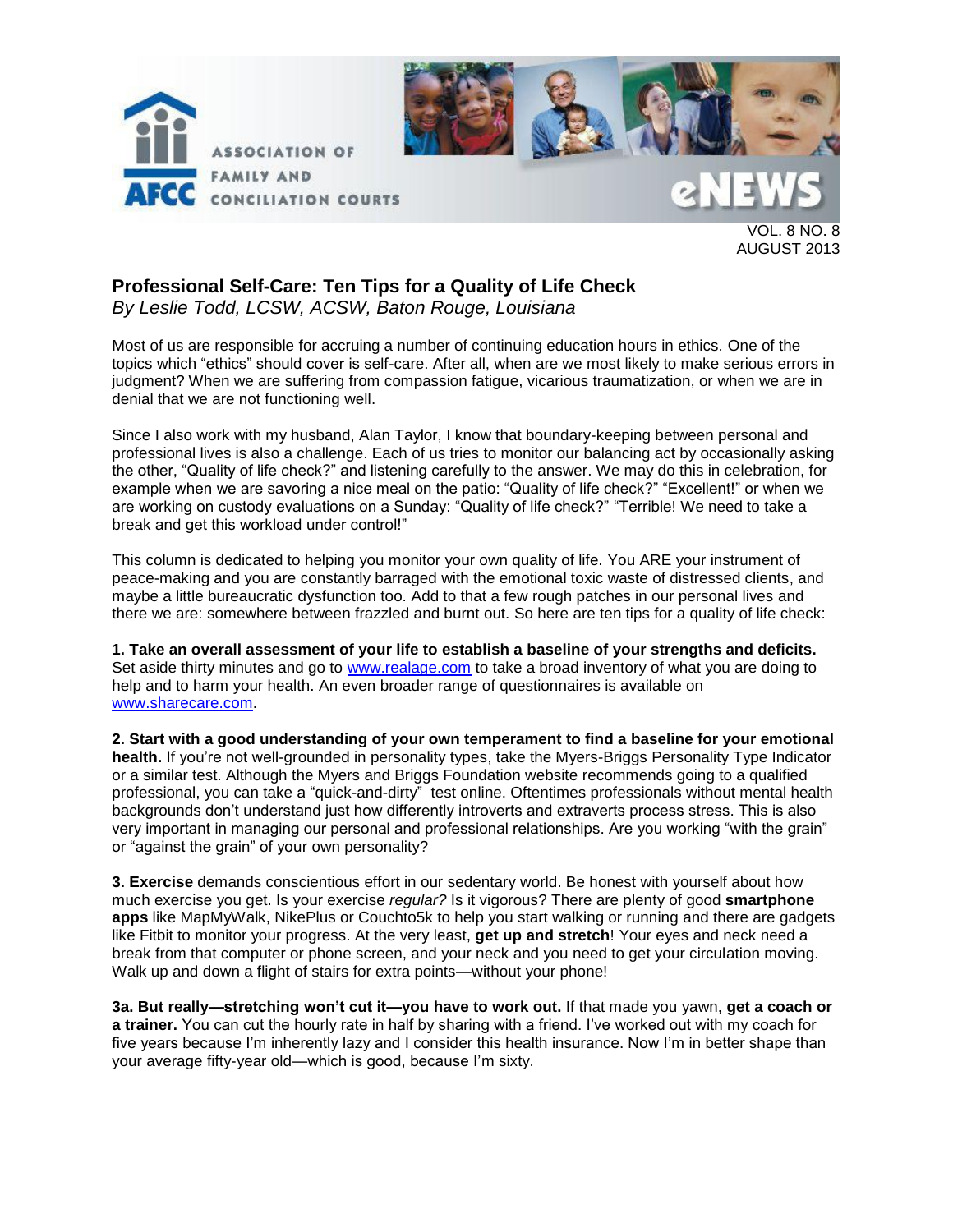**4. Be honest about your eating and drinking.** The surveys in #1 will help you determine how well you are nourishing your body. But I bet you already know what you could do better—beware if you know you are drinking to relieve stress. Search "Nutrition Tracker" in your smartphone app store and choose one of the many apps to help you monitor your food for a week. According to the Pennington Biomedical Center, tracking your food accurately is one of the best ways to ensure compliance with any food plan.

**5. Secure the perimeter.** Check how well you're maintaining the boundaries between your work and personal lives. (You have a personal life, right? Ask your loved ones if you're not sure.) Establish nonworking hours and non-working zones. At work, train your clients: Use your phone's alarms to set a nice chime to go off five minutes before the end of a client's allotted time and tell your client about it at the beginning of the session. Explain politely that you value their time and want to be sure they have time to cover everything; the 5-minute alert is to cue them to be sure they get all the important issues covered. Then cut them off graciously when their time is up. They won't run over a second time. Use another alarm to train yourself to only check your emails at designated times and another alarm to remind you to get up from your desk and stretch. Then turn the darn thing off at home.

**5a. Define a sanctuary and do not allow phones or other infernal tech devices into your sanctuary during designated periods.** Your sanctuary is whatever area you designate on any given day*—*but it should always include your bedroom—sleep and intimacy are too important. Put a message at the bottom of all outgoing texts and emails saying, "*I will return all non-emergency messages during regular office hours"* to remind people of what regular office hours are.

**6. Have a creative outlet.** You give all day, and what you receive is often the client's anxiety or negative emotion. Have a creative outlet---gardening, cooking, painting—whatever lets you receive the good energy that comes from the creative part of your brain. When you stop a creative exercise, you feel *refreshed.* Bet you don't say that after playing Candy Crush or posting pictures on Facebook for an hour.

**7. Take a financial inventory.** Money is a form of energy and sometimes we are not so great at saving, spending or sharing it in healthy proportions. Many young professionals are overwhelmed by their educational debt and many older ones aren't great business managers. Money problems are marriagekillers and among the guiltiest of our secrets. Therapy clients will talk about their sex lives more easily than they will their finances. Please be honest with yourself about your financial competence and health.

**8. Nurture your social network.** Even the most introverted among us need social connections. Happiness, especially in later years, is very much tied to social stimulation. Make time for old friends. Make time for new friends. You don't have to be a party animal; you just need to give and receive friendship and affection. Go where you are cherished.

**9. Laugh a lot.** Find at least one thing that's guaranteed to make you belly laugh. It may be a video or a best friend. For me, it's [www.damnyouautocorrect.com](http://www.damnyouautocorrect.com/) (warning: language!), but even after the most difficult parenting coordination session, I can look at this and laugh until I cry. Much better than just the crying!

**10. Nurture your spiritual life** to metabolize that emotional toxic waste you pick up at work. This is essential in preventing compassion fatigue and burnout. Remember, you are not only a giver, but a receiver and a lot of what you receive is stress. Consider your spiritual hygiene as you would physical hygiene: make time for daily prayer or meditation, connection to kindred spirits, and retreat into reflective time. These are the things that break down that negative energy and help you process it to leave your body, mind and spirit.

*AFCC members are working with colleagues at the Association for Conflict Resolution (ACR) on the Eighth Rocky Mountain Retreat, July 17-20, 2014, at the Shambhala Mountain Center, Red Feather*  Lakes, Colorado. For the past seven years, ACR's Spirituality Section, founded by Nan Waller Burnett, Lakewood, Colorado, has sponsored the retreat. Leslie Todd, Baton Rouge, Louisiana and Christine *Coates, Boulder, Colorado, are also involved with the event. A pioneer in body-mind science and author of more than twenty books, [Dr. Joan Borysenko](http://www.youtube.com/watch?v=V4H6RNQp6Xk&noredirect=1) is the keynote speaker. Space is limited to thirty members from each organization and members of either organization may [register online.](http://impak.acrnet.org/members_online/registration/register.asp?mt=ACRSS14&af=ACR)* 

*Leslie Todd, LCSW, ACSW, works as a therapist, parenting coordinator, domestic mediator and custody evaluator. She was the founding president of the Louisiana Chapter of AFCC and currently serves as secretary, webmaster and newsletter editor. Her new quality of life blog for those in family court and helping professions can be found [here.](http://www.leslietoddlcsw.wordpress.com/) Her professional website is [LeslieTodd.com,](http://leslietodd.com/) and her paintings can be viewed on [Facebook.](http://www.facebook.com/Leslie.Todd.Art)*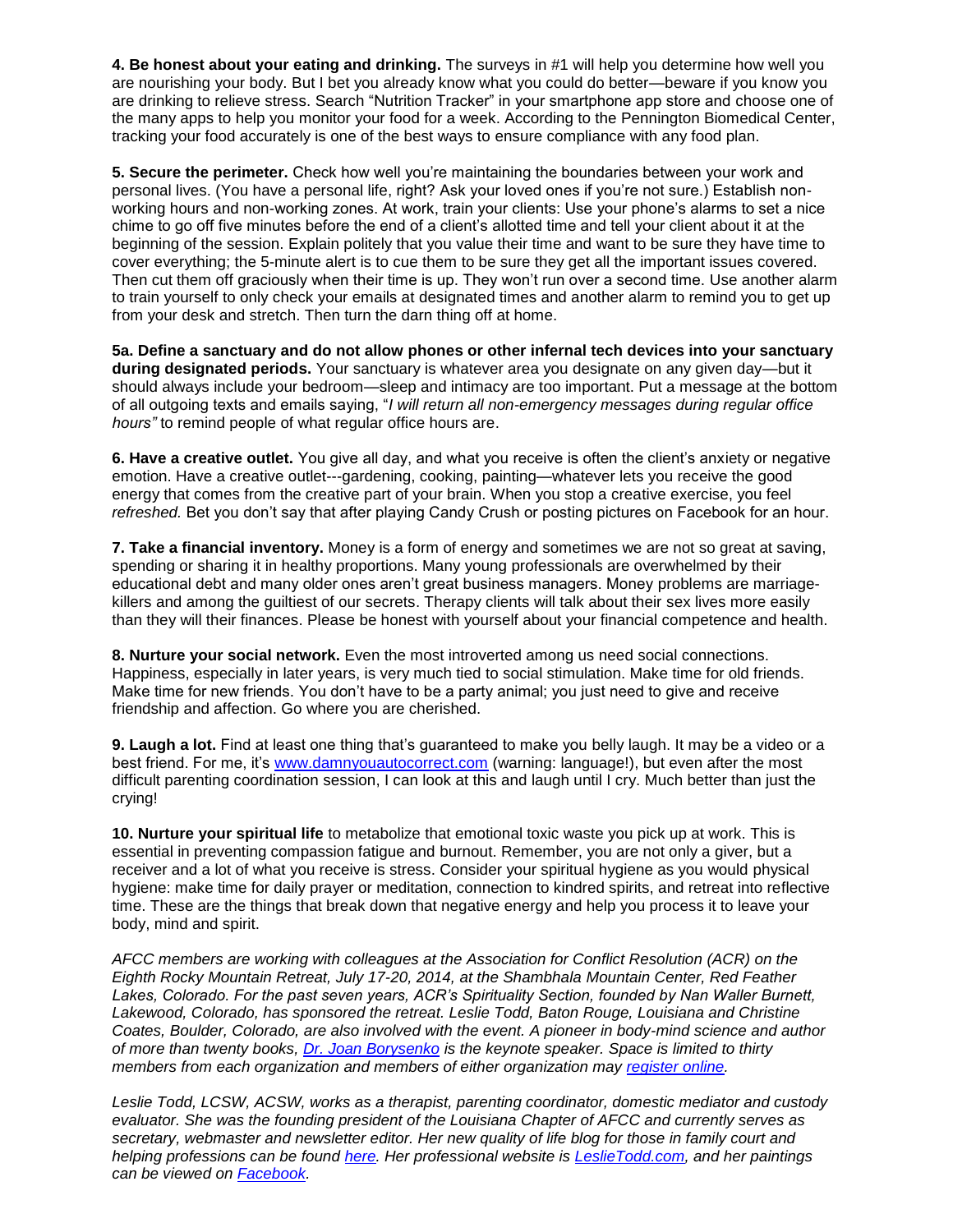

### **What is an AFCC Network?**

In 2012, the AFCC Board of Directors established Networks in recognition of the numerous regions, states, provinces and countries that do not have the minimum of 75 AFCC members needed to establish a chapter in a state, province, or country outside North America. Groups of 25 AFCC members who wish to develop a local AFCC organization may form an AFCC Network. The purpose of a Network is to promote AFCC, its mission, culture and organization membership; to disseminate material of interest and to foster communication between members on matters of common interest in the arena of family law. If you would like more information about AFCC Networks, please contact AFCC Associate Director, Leslye **Hunter**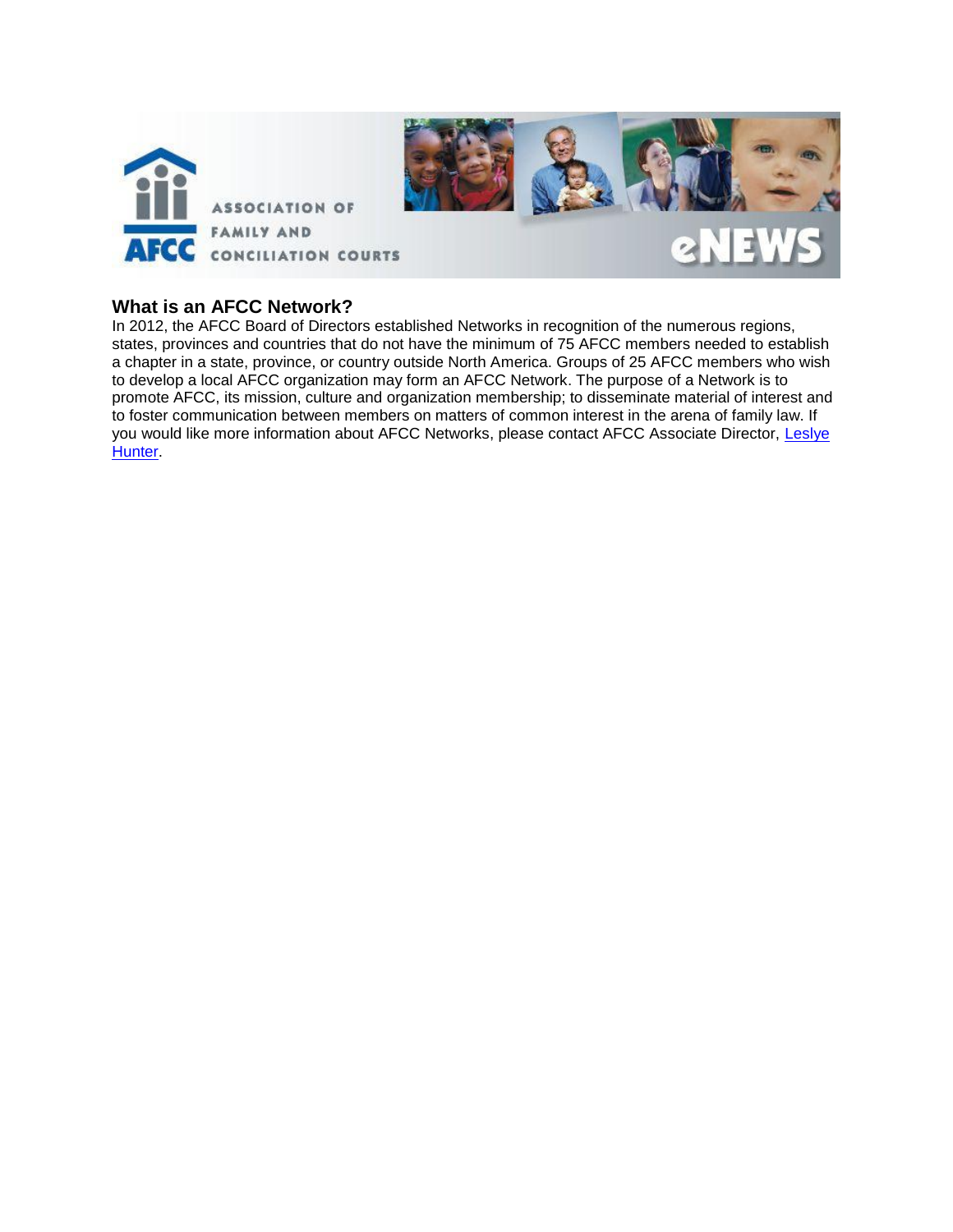